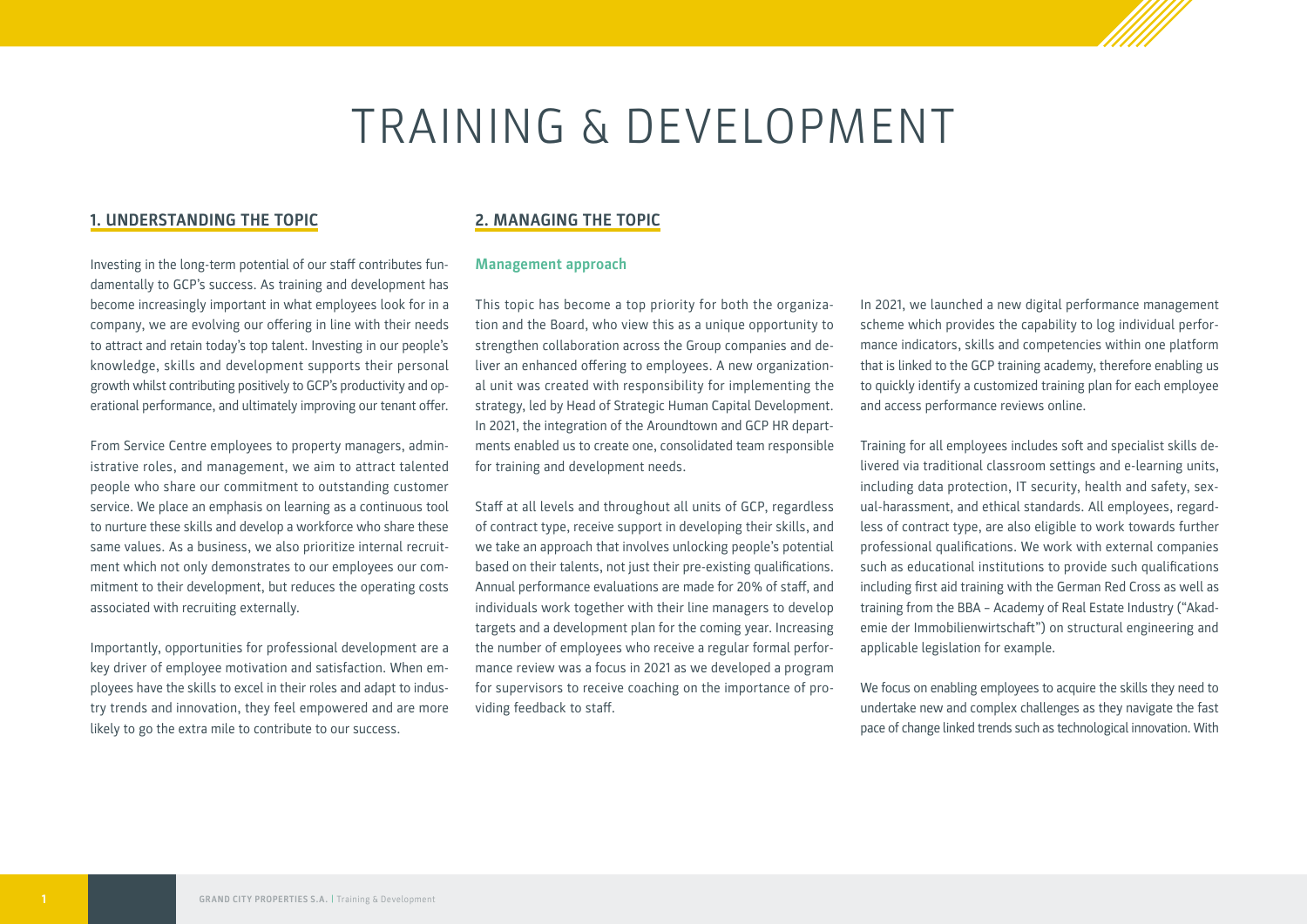employees representing 40 nationalities, we provide German and English courses to improve our employees' language skills as this has been identified as important to our employees. Alongside our modular e-learning tool, GCP's in-house training academy offers tailored training on a wide range of topics. Seminars are coordinated internally drawing on support from external experts such as education providers where appropriate, promoting continuous learning in the context of a real estate industry in continual evolution.

A training course about our sustainable business strategy, providing in-depth information about GCP's sustainability approach, is assigned to 100% of our staff and is mandatory for all new employees who join the Company. The training is updated on a yearly basis to reflect the latest trends and progress made towards our sustainability targets.

In the absence of the GCP Leadership Excellence Program due to COVID-19, the leadership program that was launched in 2020 spilt over into 2021. This 12-month program designed to give talented employees the opportunity to build up their competences within a managerial position, focused on developing our middle-management employees. A total of 15 employees, 5 women and 10 men, completed 680 hours of training through the GCP Leadership Development Program in 2020/21. A similar development program is in place for talented young graduates including a total of 15 employees, 7 woman and 8 men.

In line with the German dual-education system, GCP also offers an apprenticeship program in collaboration with the German Chamber of Industry and Commerce. In this format, trainees combine theoretical classroom-based learning with hands-on job experience on rotation in different departments of the company over the course of two to three years. GCP currently has 21 apprentices enrolled, and of the apprentices who successfully completed their exams in 2021, 4% were employed within GCP.

## **3. PERFORMANCE**

## **Long-term Goals and 2021 Performance**

To guide the implementation of our sustainability strategy and track our progress, we have developed a long-term goal to be among the top ten most attractive employers in the German residential real estate sector by 2030. There are several key figures which we track on a yearly basis to monitor our performance and contribute to our long-term goals:<sup>1</sup>



Despite the challenges presented by COVID-19 that continued to prevent the vast majority of classroom-based learning in 2021, we increased our investment in training per employee from €285 to €385 and average training hours from 7.3 hours in 2020 to 29 hours this year. The increase reflects our investment in online e-learning in response to COVID-19 and the launch of new modules designed to support employees and managers working remotely. In addition, 2021 saw the roll-out of our SAP management software which involved a high number of training hours. As further evidence of our commitment to prioritizing the development of employees and advancing their careers, we also increased the proportion of open positions filled by internal candidates from 37% to 38% in 2021.

As well as our KPIs, we set targets to improve the management of our performance and development plans and deliver sustainability training to employees. Below, we have described the progress against our 2021 targets:

| 2021 Target                                                               | <b>Status</b> | <b>Progress</b>                                                                                                                                                                                                                      |  |  |
|---------------------------------------------------------------------------|---------------|--------------------------------------------------------------------------------------------------------------------------------------------------------------------------------------------------------------------------------------|--|--|
| Continue the<br>implementation<br>of the digital<br>performance<br>scheme | Ongoing       | 2021 saw the launch of our<br>new digital performance<br>management scheme, starting<br>with the Operations, Service<br>Center and HR departments<br>and for apprentices at GCP,<br>covering around 40% of GCP<br>employees to date. |  |  |
| Improve<br>Kununu score<br>from $3.4 - 3.6$                               | Ongoing       | In 2021, our Kununu score<br>improved from 3.4 to 3.5 and<br>we were able to double of eva-<br>luations compared to 2020.                                                                                                            |  |  |

1. The 2020 figure for average total investment is per employee, not per FTE. The reason being that data for all GCP branches internationally is only available starting in 2021, with data for 2020 and previous years coveri